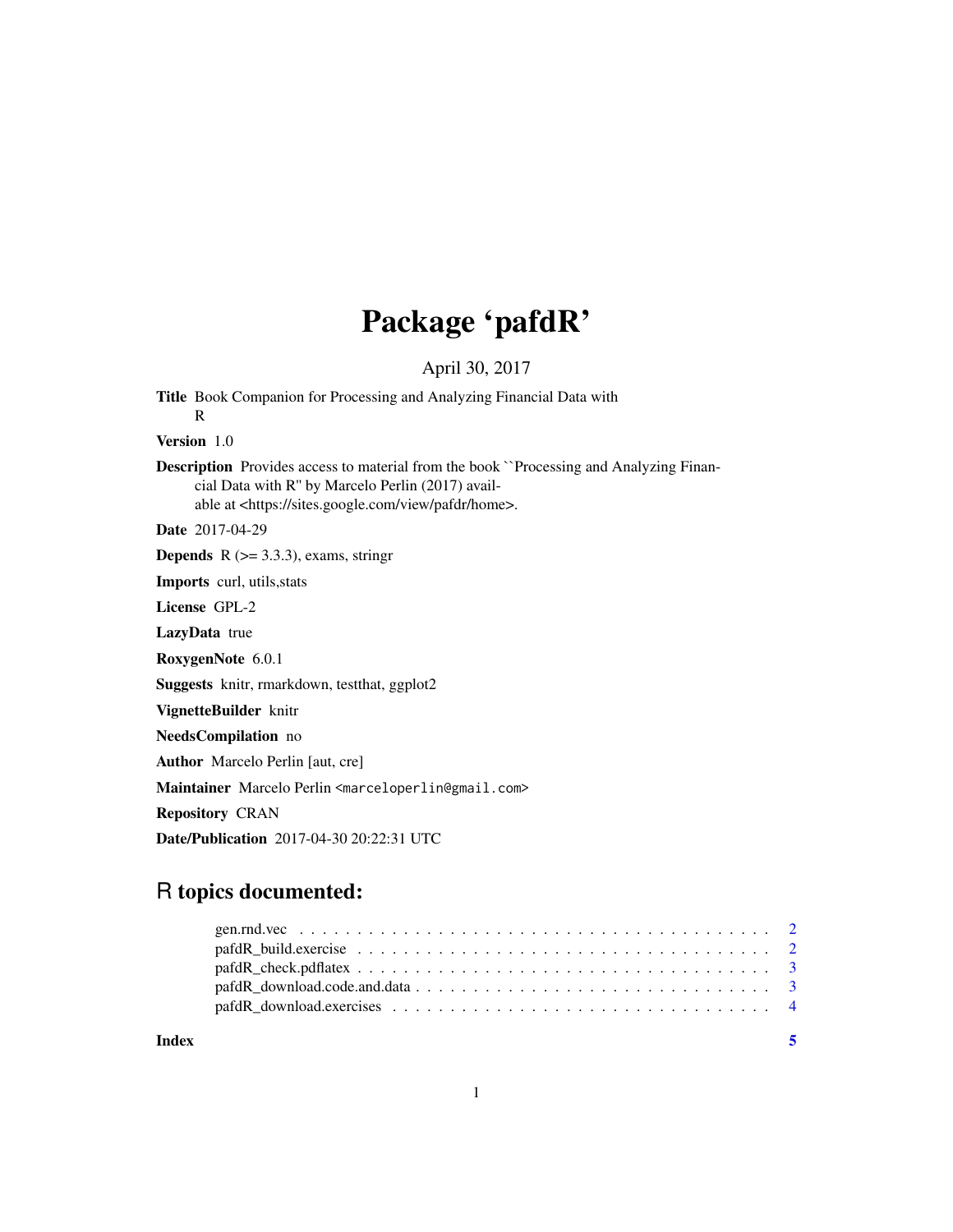<span id="page-1-0"></span>

#### Description

Generates random vector for numerical answer (internal)

#### Usage

```
gen.rnd.vec()
```
#### Value

A vector with random weights, including value 1 for first element

#### Examples

```
library(pafdR)
my.sol <- 1 #assume solution to exercise is 1
my.answers <- gen.rnd.vec()*my.sol
my.answers
```
pafdR\_build.exercise *Builds exercises using package exams*

#### Description

This function build a pdf file and a solution sheet from R exercises available at github.

#### Usage

```
pafdR_build.exercise(lan = "en", exercise.folder = "pafdR-exercises",
 pdf.folder = "pdf out")
```
#### Arguments

| lan             | Language of exercises ('en' or 'pt-br')                              |  |
|-----------------|----------------------------------------------------------------------|--|
| exercise.folder |                                                                      |  |
|                 | Folder with exercise files (if not found, will download from github) |  |
| pdf.folder      | Folder to output pdf file and solutions                              |  |

#### Value

TRUE, if sucessful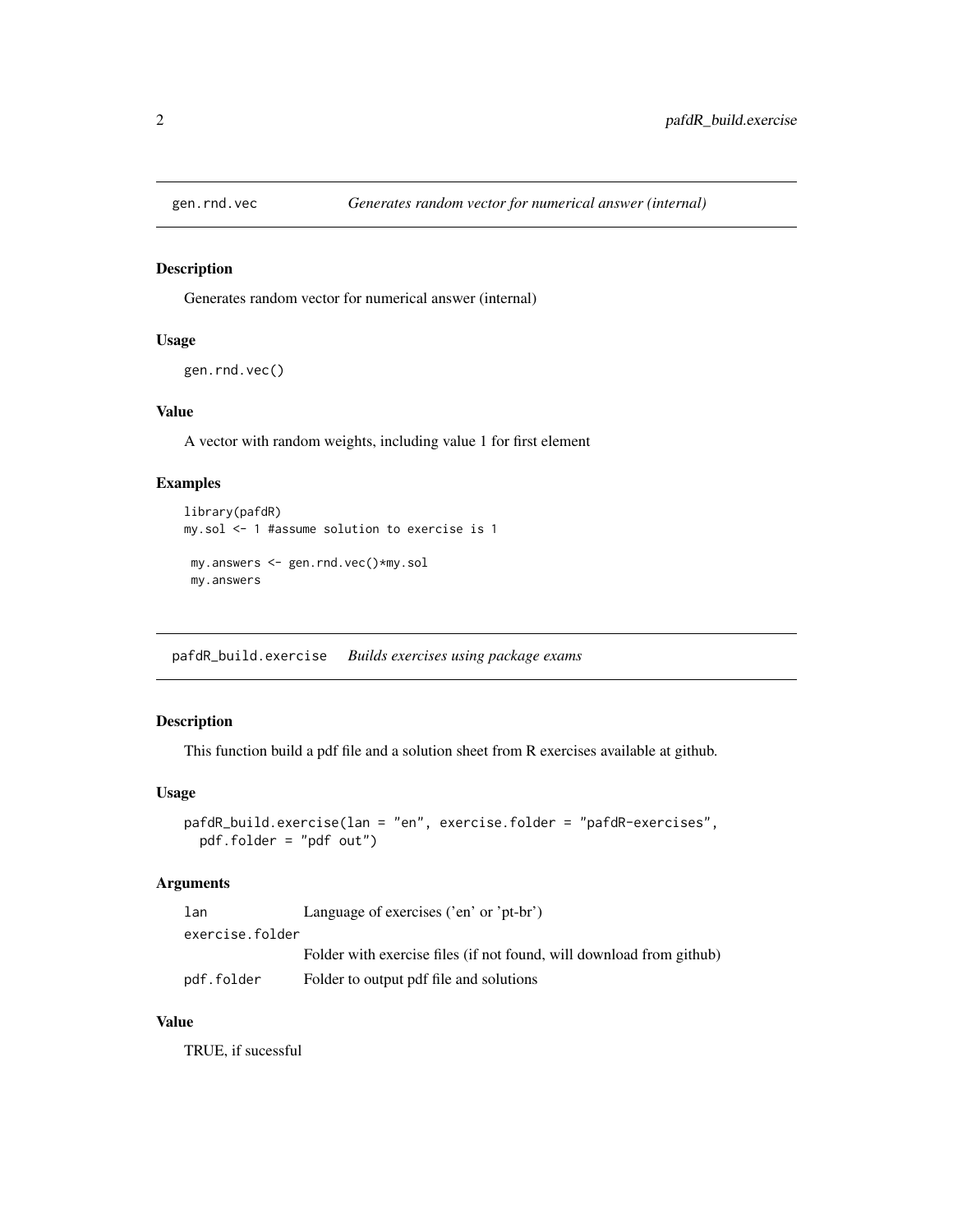#### <span id="page-2-0"></span>pafdR\_check.pdflatex 3

#### Examples

## Not run: pafdR\_build.exercise()

## End(Not run)

pafdR\_check.pdflatex *Function to check if system has pdflatex.exe available*

#### Description

Function to check if system has pdflatex.exe available

#### Usage

```
pafdR_check.pdflatex()
```
#### Value

TRUE if the pdflatex is available, FALSE if not

#### Examples

pafdR\_check.pdflatex()

pafdR\_download.code.and.data *Downloads code and data from the book*

#### Description

Downloads a zip file from the github repository and unzip it to a folder within the working directory

#### Usage

```
pafdR_download.code.and.data(lan = "en")
```
#### Arguments

lan Language of book/files ('en' or 'pt-br')

#### Value

TRUE, if successful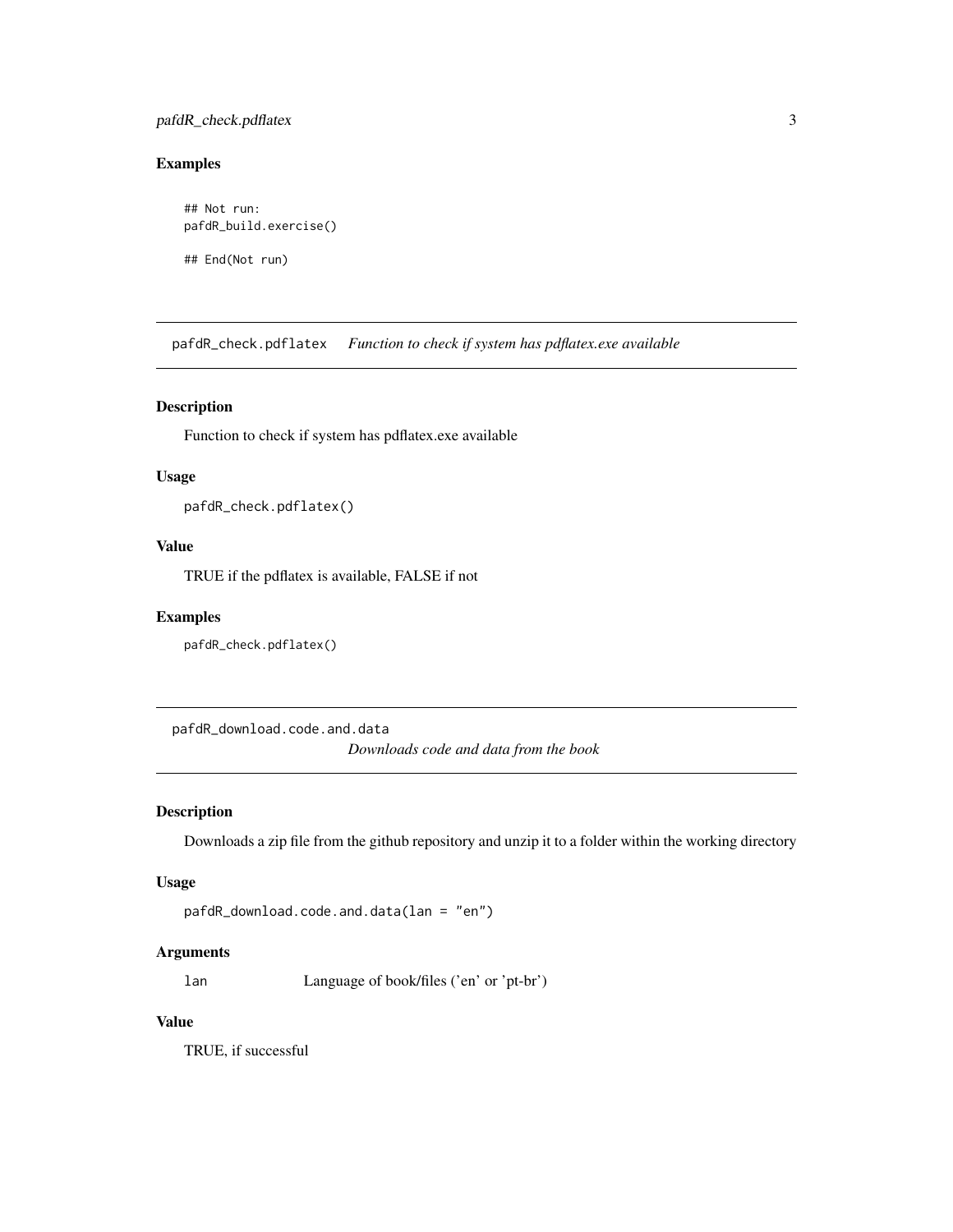#### <span id="page-3-0"></span>Examples

```
## Not run:
pafdR_download.code.and.data()
```
## End(Not run)

pafdR\_download.exercises *Downloads Book exercises from github*

#### Description

This function downloads exercise files from github and unzips it to a chosen directory

#### Usage

```
pafdR_download.exercises(exercise.folder = "pafdR-exercises")
```
#### Arguments

exercise.folder

folder to copy exercise files

#### Value

TRUE, if sucessful

#### Examples

## Not run: exercise.folder <- pafdR\_download.exercises()

## End(Not run)